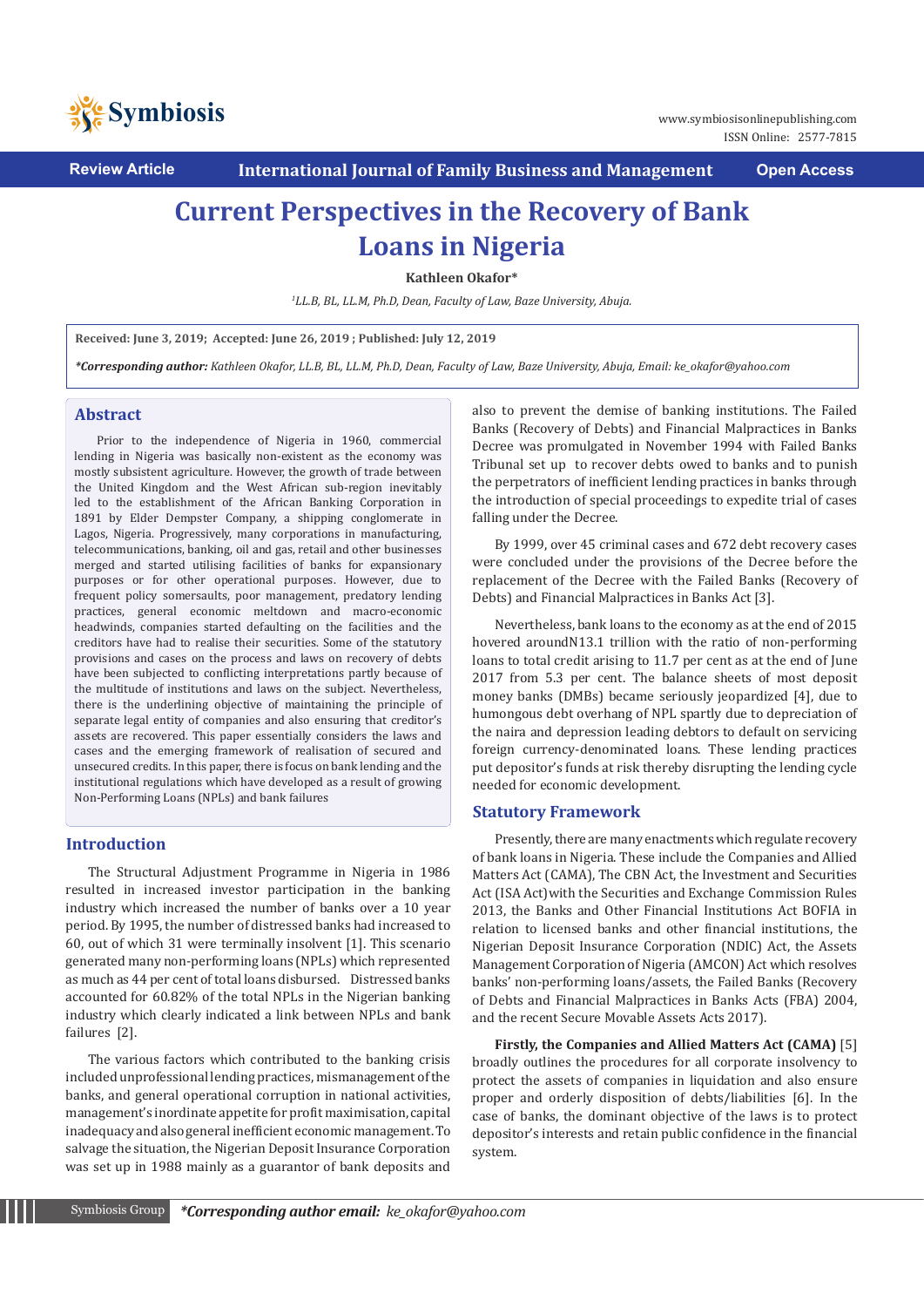Section 414 of CAMA broadly provides the process of winding up of all insolvent companies which also applies to failed banks to protect the depositors and creditors of Failed Banks in liquidation. Section 414 of CAMA provides that "where a company is being wound up by the court, any attachment, sequestration, distress or execution put in force against the estate or effects of the company after the commencement of the winding up shall be void".

**Section 417** of CAMA provides that, "If a winding up order is made or a provisional liquidator is appointed, no action or proceedings shall be proceeded with or commenced against the company except by leave the court on such terms as the court may impose". Accordingly, s. 417 safeguards the interest of creditors as a whole as a matter of public policy which means that action may be commenced against a failed bank once the NDIC has been appointed as provisional liquidator. The creditor can only bring a claim before the liquidator with leave of court to execute any judgement and existing proceedings against the failed bank must be stopped.

Under section 500 (1) OF CAMA [7], "where a creditor levies execution against any goods or land of a company or attaches any debt due to the company, and the company is subsequently wound up, the creditor shall not be entitled to retain the benefit of the execution or attachment against the liquidator in the winding up of the company unless he has completed the execution or attachment before the commencement of the winding up.

**Section 500 (1) (c) CAMA** however states that; "… the rights conferred by this subsection on the liquidator may be set aside by the court in favour of the creditor to such extent and subject to such terms as the court thinks fit".

**Section 500 (2) CAMA** defines what amounts to completion of an execution or attachment as follow: "*For the purposes of this section, an execution against goods shall be taken to be completed by seizure and sale, and on attachment of a debts shall be deemed to be completed by receipt of the debt, and an execution against land shall be deemed to be completed by seizure and, in the case of an equitable interest, by the appointment of a receiver*".

The summary of these provisions is that the court can in its discretion set aside any liquidation and permit the creditor to retain the benefit of the execution or attachment of its judgement against the failed bank. Thus, in the case of *Federal Mortgage Bank of Nigeria v NDIC (Liquidator of United Commercial Bank Limited) in Liquidation*, the Federal Mortgage Bank of Nigeria (FMBN) as the creditor, obtained judgement against the United Commercial Bank Limited (UCML). FMBN levied execution and attached UCBL's movable assets on the 5th of September 1994, and the Deputy Sheriff attached the assets with UCBL's premises. Four days later, UCBL's banking licence was revoked, and the NDIC was appointed a liquidator and assumed control over the assets of the bank including the attached assets. FMBN subsequently applied to the High Court for an order compelling the liquidator to produce the attached assets of the bank and to direct the deputy sheriff to sell same. The Supreme Court decided that where execution and attachment of a bank's asset have been carried out, but the appointment of the liquidator occurs prior to the sale of the assets, any such execution or attachment would be deemed to be inchoate, and thus falls within the ambit of **Section 414 of CAMA**, which renders the action void.

Furthermore, under **section 501 (1)** of CAMA where the assets of the company have been taken by a deputy sheriff in execution of a judgement or an order of court, and prior to the completion of execution a notice is subsequently served on the sheriff that a provisional liquidator has been appointed, the sheriff is mandated to deliver the assets to the liquidator.

These general insolvency laws seek to protect the interest of creditors as a whole, by preventing a single creditor who through an execution of a judgement obtained from a court of competent jurisdiction from receiving full payment of his claim at the cost of the claims of other creditors. The common law case of **Walker v Syfret** [8] supports the statutory provision of CAMA in that, a sequestration order which includes an attachment order or judgement crystallises the insolvent's position; the hand of the law is laid upon the estate and at once, the rights of the general body of creditors have to be taken into consideration. Thereafter, no transaction can be entered into with regard to the estate matters by a single creditor to the prejudice of the general body. Applying these provisions to failed banks, in contrast with regular companies, the creditor's primary focus and the NDIC as liquidator for banks, is to mainly secure and satisfy the deposit liabilities of the failed bank in liquidation.

The importance of this section is that once a winding up order is made, or where a provisional liquidator has been appointed to liquidate the assets of the company, no action against the failed bank can be commenced, neither can any on-going proceedings be continued except with the leave of the Federal High Court [9] subject to such terms as the court may impose [10]. The Banks and Other Financial Institutions Act [11] (BOFIA) also provides that, no suit shall be instituted against a bank whose control has been assumed by the NDIC and if any such proceedings are instituted in any court or tribunal against the failed bank, it shall abate, cease or be discontinued without further assurance other than by this Act [12].

# **A. The Failed Banks Act**

Section 2 of the Failed Banks Tribunal (Consequential Repeal, etc.) Act No. 62 of 1999 abolished the Failed Banks tribunals. The Failed Banks Decree was later repealed by the Failed Banks (Recovery of Debts) and Financial Malpractices in Banks Act (FBA).

#### **I. Jurisdictional Issues:**

Section 1 of the Act vests the Federal High Court with exclusive jurisdiction in any action for the recovery of any debt owed to a failed bank and the jurisdiction conferred by the Act cannot be ousted by the agreement of the parties or by the provision of any other law. Under section. 1 of the Failed Bank Acts, the jurisdiction of the courts is as follows:

The Federal High Court in this Act referred to as "the Court" shall have power to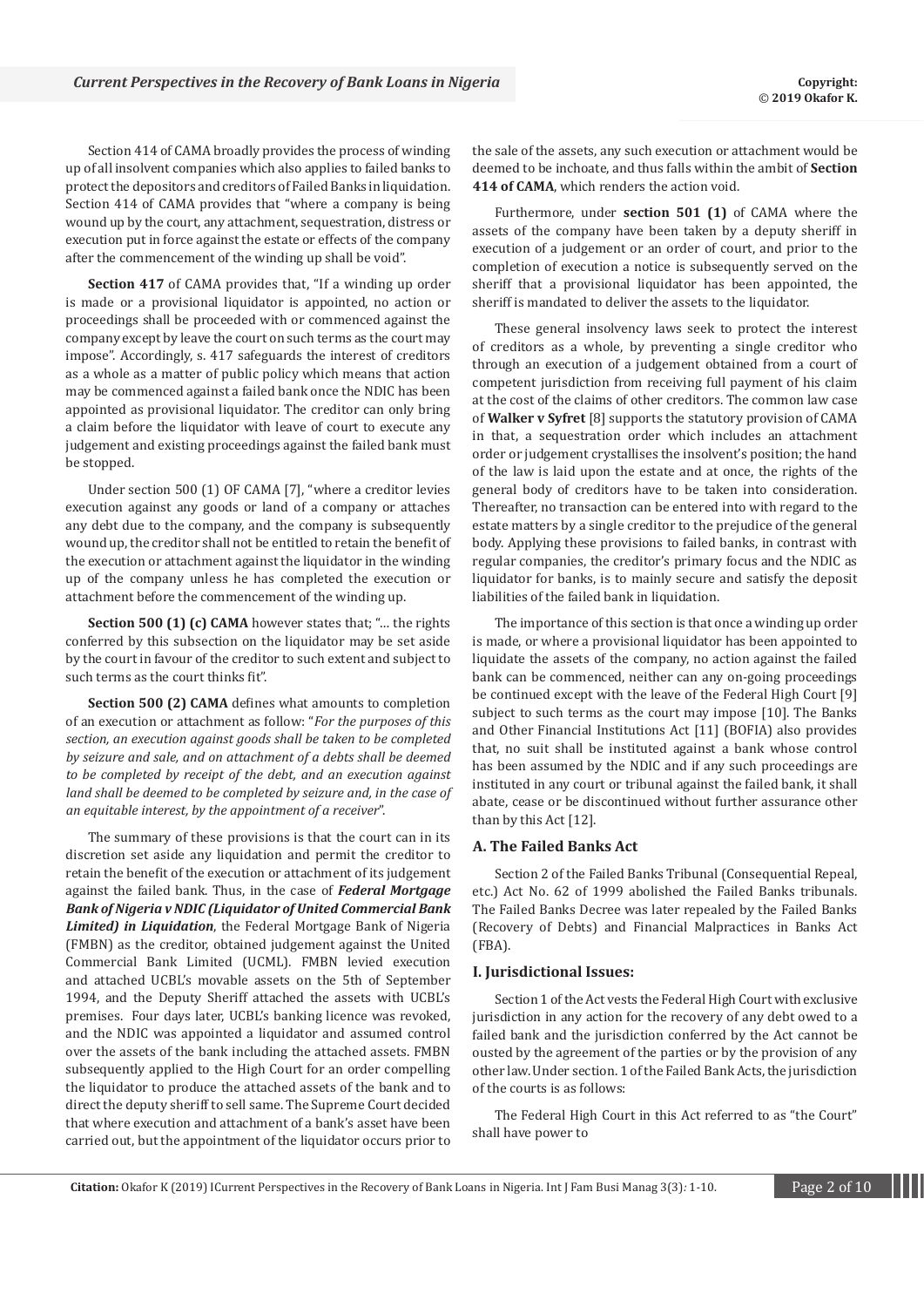*"recover, in accordance with the provisions of this Act, the debts owed to a failed bank, in the ordinary course of business and which remain outstanding as at the date the bank is closed or declared a failed bank by the Central Bank of Nigeria;"*

Thus, the Federal High Court is empowered "to recover, in accordance with the provisions of this Act, the debts owed to a failed bank, arising in the ordinary course of business and which remains outstanding as at the date the bank is closed or declared a failed bank by the Central Bank of Nigeria."

Section 1 (3)(a)(c) and Rule 17 of the Failed Banks Act provide for proceedings to be conducted in a manner to avoid undue delay. Accordingly, hearing may continue on a day to day basis. It is noteworthy that this provision has not reduced cases and adjournments.

#### **II. The main Objectives of the Failed Banks Act include**

- To assist in resolving distress of failing banks through speedy recovery of their non-performing loans arising in the course of business and which remains outstanding as at the date the bank is closed or declared a failed bank.
- To sanitize the banking sector through criminal prosecution and conviction of errant directors found guilty of banking malpractices.
- Speedy trial of offences relating to financial malpractices in banks and other financial institutions as specified in the Act or such other offences relating to the business or operation of a bank under any enactment.

#### **III. Provision for Lifting the Corporate Veil**

Under Section 1 (3) (b) (ii) of the Act, the court may lift the veil of a company which is owing a failed bank to trace the representatives and assets of the failed financial institution. The veil of incorporation will be lifted to hold the directors, shareholders, and corporate officers of failed banks connected with the granting of the loan, liable for an unsecured debt, or the security is impossible to locate, or the identity of the debtor is difficult to locate, or the debtor is non-existent, fake or fictitious or in any way unidentifiable. Under Section 12(2) thereof, the court can proceed to recover from such officers of the failed bank jointly and severally, the outstanding loan and interest.

#### **IV. Proof of the Debt**

The Failed Bank Act grants power to the Court to control the property of a debtor where the court is satisfied that a prima-facie case has been made out against a person to prohibit disposition of property movable or immovable, stop outward payments, operations or transactions (including any bill of exchange) for the time specified and grant interim measure of protection pending the determination of the proceedings. Nigerian rules on insolvency do not seem to contemplate specific provisions on the certainty of the date of document. Indeed, there is no need to prove date certain as applies in Italian law. The Nigerian rules appear to be less stringent in that proof that a payment or transaction occurred before insolvency may be given with any

means, including by alleging factual elements and circumstances which may demonstrate anteriorly to insolvency regardless of date certification by public authorities. This position is somewhat similar to the open clause encompassed in the second part of section 2704 of the Italian Civil Code allowing case law to establish other equivalent instances' where the date can legally be considered certain.

In the United Kingdom, and Italy, filing proof of claim in administration or liquidation proceedings, entails filling in a form and filing documents in support of the claim. The liquidator may request for further proof and documents thereof. A creditor has a right to challenge the denial or admission of the claim. However, there appears to be no basic need to prove date certain anteriority to insolvency in Nigeria. Under English law, it is not necessary that a contract should be dated to be valid. Nor is it necessary for an officer of the insolvent company to be physically present once there is acceptance, consideration and the intention to create legal relations between the parties, and delivery of the deed. If an issue arises on the date of the document, reference can be made to other elements connected to the formation thereof in order to establish timing.

Similar conclusions may be drawn on the U.S. approach to the problem. No date certain requirement is contemplated in Title 1 of the U.S. Bankruptcy Code, neither in Chapter 7 (liquidation), nor in Chapters 11 and 13 (reorganisation). As far as pre-petition claim for proof of debt in bankruptcy is concerned, there is a presumption of validity of the claim and supporting evidence thereof, and in principle debtors will hardly question the date or validity of the documents filed with the claim.

The French legal system, which for a number of historical reasons appears to bear the most similarities to the Italian and Nigerian ones does not seem to contemplate a date certain concept. The existence, date and validity of claims/debts under French insolvency law are matters of proof. There are no specific rules concerning the date certain within the framework of insolvency proceedings. Creditors must file a declaration of claims/debts (*declaration de creance*) with the creditors' representatives within a specific time period (2 months for French creditors). The claims/debts are verified and paid in accordance with the rules applicable to the insolvency proceeding. The notarisation or the registration of an agreement attributes certainty as to the date of the covenant giving "*date certaine*" to the document and overturning the burden of proof for challenging the date of the claim/debt. Even if this element may strengthen the claimant's position, it is not essential, in that claims/debts which do not have "date certain" can also be accepted if they are clearly evidenced.

Under section 1 (4) of the Failed Banks Act, the court may admit and act on any evidence which it considers relevant in any civil and criminal proceedings notwithstanding that the evidence was inadmissible under any other law or enactment. This provision is controversial but the court is given the power to consider the weight of evidence to be accorded to such evidence. Also, primary and secondary evidence may be used to establish the loan and that the payment is due.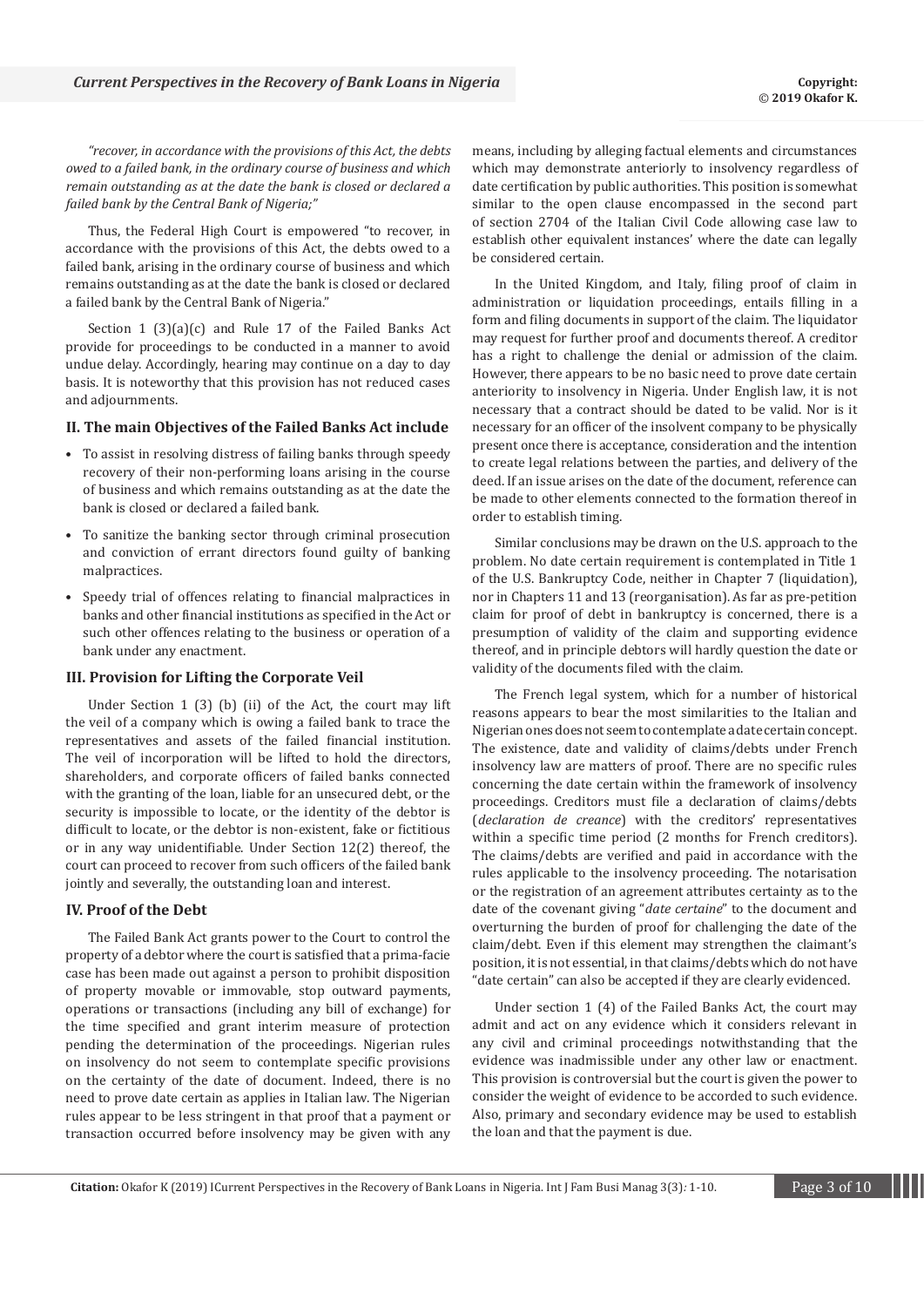To aid the courts in dispensation of debt recovery, Section 6 of the Failed Banks Act provides as follows:

- (a)The examination reports and recommendations of the Central Bank of Nigeria or the Nigeria Deposit Insurance Corporation or their joint examination reports and recommendations; or
- (b) Any report of the Central Bank of Nigeria or the Nigeria Deposit Insurance Corporation
- (c)The report of a person appointed by the Central Bank of Nigeria or the Nigeria Deposit Insurance Corporation, on the financial condition of a Failed Bank shall be sufficient proof that a loan or advance is owed to a failed bank and is due for recovery under those Acts.

This provision is salutary as assembling primary evidence of the debt had been onerous because of operational negligence, deliberate destruction of evidence, and administrative lapses by financial institutions. Usually, errant officers had left the bank and the Courts continued to require statements of account as required under the Evidence Act to prove indebtedness and explanations of the lodgements and entries [13]. Furthermore, the Supreme Court had decided that "in order for a claim of debt outstanding in a customer's account with its Banker to succeed, the Bank must prove how the debit balance claimed from the Customer was arrived at….[14]" Section 6 thereof therefore effectively amends the Evidence Act, on the need for direct evidence as electronically generated statement of accounts can now be tendered I courts under the in evidence.

To entrench quicker recovery by the courts under the Failed Banks Act. Section 22 thereof states that the Act prevails over any other enactment or law in any case of inconsistency.

 To secure the assets from jeopardy, the court may issue, an interim attachment of the debtor property under Section 3 of the Act and the court may also prohibit any disposition of the debtor's property, moveable or immoveable or to stop all outward payments, operations or transactions on the debtors account, based on prima facie case. The properties may also be vested in the court to preserve such assets pending the determination of the proceedings.

#### **V. Application Process for Recovery of Debt**

Procedurally, when a creditor issues a demand for settlement of a debt and the company fails to comply with the demand, the creditor has the right, without more, to petition for the winding up of the company [15]. For companies outside banks, the winding up process is deemed to have commenced once there is a resolution of member's voluntary winding up. A winding-up petition under **CAMA** is filed at the Federal High Court within the jurisdiction where the debtor company operates [16].

Under Section 7 of the Failed Banks Act "An application for the recovery of a debt owed a failed bank shall be brought before the court by the receiver or liquidator of the failed bank and where there is no receiver or liquidator, by a person appointed by the Central Bank of Nigeria or the Nigerian Deposit Insurance Corporation".

- The application must contain the following information:
- (a)The name and address of the borrower,
- (b) If the borrower is a body corporate, a partnership or a sole trader,
- (i) The address of its principal place of business,
- (ii) The names and addresses of its shareholders, directors, proprietors or partners, as the case may be;
- (c)The amount of loan and advance outstanding;
- (d) Details of securities pledged, if any; and
- (e)Such other information as may be useful to the Court.

There is provision in the Act for a simple originating process in FORM A of the Appendix to the Schedule. The Schedule is titled 'Procedure for the Recovery of Debts at the Federal High Court'. These are clear rules of procedure for proceedings under the Failed Banks Act. However, the Act and the Schedule do not specify the filing of an affidavit or pleadings in support of the application as required in general civil proceedings under the Federal High Court (Civil Procedure) Rules. Paragraph 3(5) of the Schedule thereof to the Act stipulates that the evidence need not be stated in the application.

Under section 8(1) of the Act and Paragraph 10(1) of the Schedule, the debtor is required to file a reply in response to the application. The form of the debtor's reply is not stated i.e. whether by way of an affidavit or by way of pleadings.

Furthermore, to ensure that actions are not extinguished due to laces or delay by parties, **Statute of limitation** of any state or that of the FCT is excluded from applying to matters brought before the court relating to debt recovery [17].

#### **VI. Summary Proceedings**

For speedy recovery of loans, the Act and the Schedule provide for summary proceedings. The timelines for filing are shorter in that the debtor is to enter appearance not later than 15 days from the day of his service with the debt recovery application [18]. His reply to the application is expected to be filed within six (6) days after entering appearance [19]. Paragraph 22 of the Schedule to the Act also empowers the court to abridge the time upon an application. Day-to-day hearing of debt recovery applications is also stipulated [20] for speedy trial.

Where a debtor in his reply to the debt recovery application admits his indebtedness, the court will enter judgement for the admitted sum [21]. Under Section 8(2), therefore, the court may allow the debtor no more than 30 days within which to pay the admitted sum, but may proceed to the hearing of the debt recovery application where the debtor fails to pay the admitted sum within the time stipulated or where he disputes the debt. However, if the debtor pays the loan and interest within the period specified [22] under Sub-Section 8)2), the court shall issue the debtor a Certificate of Clearance and shall release to the debtor all documents and properties pledged as security for the loan. Under section 9(1)(a) thereof "where the debtor – having admitted the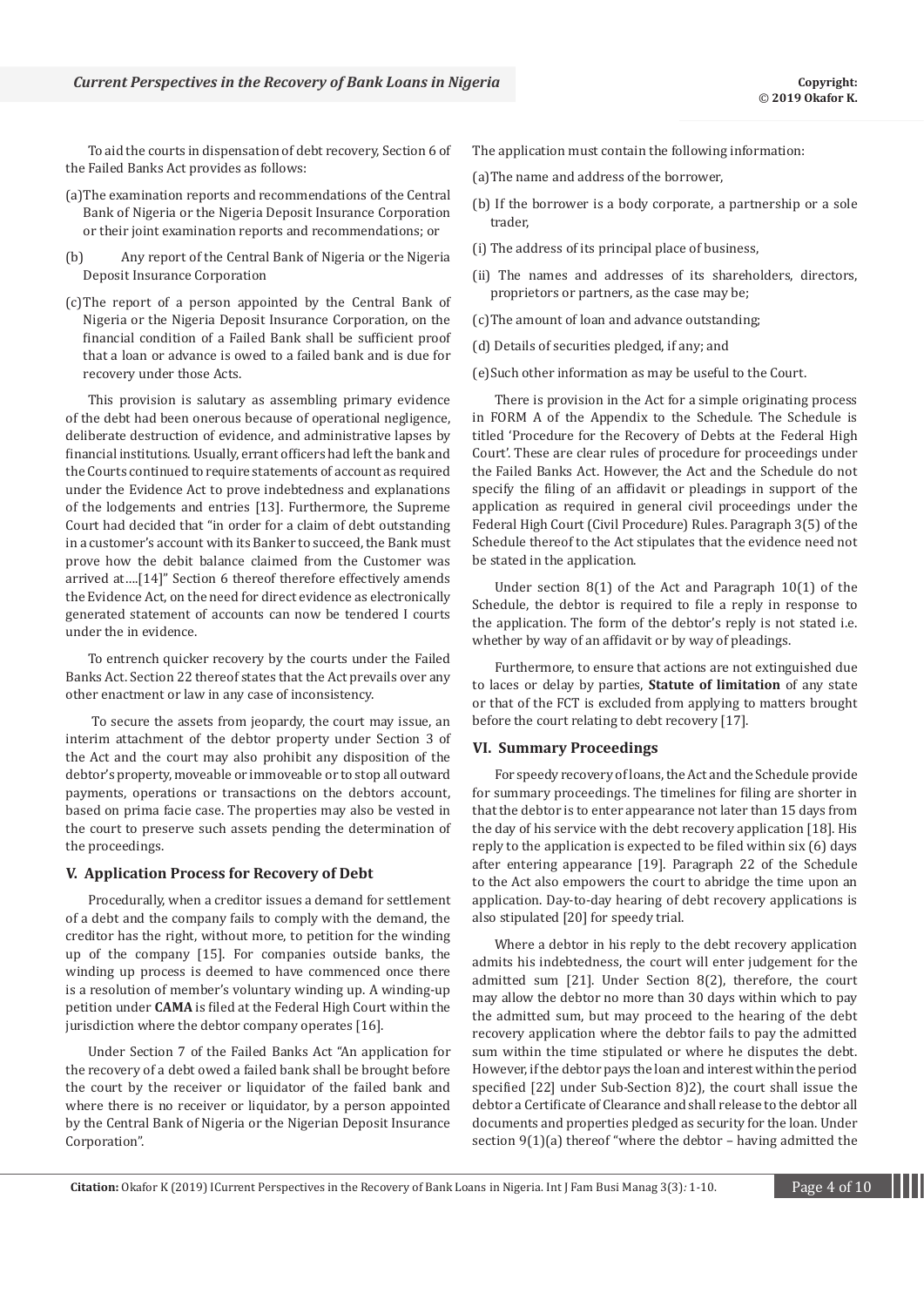debt pursuant to section 8 – fails to pay the admitted sum within the time stipulated by the court, "*the Court shall proceed to hear the case and enter judgement and make such Orders as it deems appropriate for the purposes of this Part of the Act*."

Where the debtor disputes any loan or interest or fails to pay within the period prescribed under Section 8, the court shall proceed to hear the case and enter judgement or make any order it deems appropriate [23]. Also, the court may make an order for the payment of the loan and interests and if the debtor fails to pay within the specified period, the Court shall levy execution [24].

#### **VII. The Evidence Required**

Section 1(3) of the Failed Banks Act mandates the court to conduct its proceedings in such manner as to avoid undue delay and all proceedings under the Act are to be held in open court. The Act dispenses with strict adherence to rules of evidence in the adjudication of matters which are brought there under.

The objective of this provision is to allow the court to focus on the merits of the claims rather than on procedure. A key provision of the Act is the power of the court to admit and act on any evidence which it considers relevant to the proceedings before it, notwithstanding that such evidence is inadmissible under any other law or enactment. Section 1(4) of the Act provides that:

*'The Court shall have the power to admit and act on any evidence which it considers relevant in any civil or criminal proceedings notwithstanding that the evidence is inadmissible under any other law or enactment'.*

Similarly, Section 22 of the Act provides that:

*'Where a provision of this Act is inconsistent with that of the Evidence Act or any other enactment or law, the provisions of this Act shall prevail and that other provisions shall, to the extent of its inconsistently, not be applicable.'*

The implication of the above provisions is that the provisions of the Evidence Act are not binding on the Court in a debt recovery action under the Failed Banks Act. In the case of NDIC V. Gateway Paper Products Ltd & Anor [25], the court held that the provisions of the Act not only require the court to admit the evidence but also to act on it. Evidence may be rejected or regarded because of non-compliance with the Evidence Act or any other law as to evidence.

To simplify the evidential requirement in trial of cases under the Act. Section 6 of the Act allows examination reports by the Central Bank of Nigeria (CBN), the NDIC or any person appointed by either of the institutions as sufficient proof of the existence of a debt, meaning that the onus is on the customer to prove repayment of the loan or overdraft.

#### **VIII. Concurrency of Criminal and Civil proceedings**

Section 7(3) of the Act allows a debt recovery application to be filed, notwithstanding the pendency of a criminal proceeding. This statutory rule recognises that *Rule in Smith v. Selwyn* is anachronistic and no longer applicable in Nigeria [26]. The rule provides that where a civil wrong is also a crime, a civil action cannot be brought before the court until the criminal matter is concluded or a cogent reason for default of criminal action is provided.

In the case of Alao v. Nigerian Industrial Development Bank [27]. The court of Appeal held that continued application of the Rule in *Smith v. Selwyn* will work injustice, in view of the nature and pace of criminal trials in Nigeria. Proof of a criminal matter is quite different from proof of a civil matter (in this case, for recovery of debt) and there was really no justifiable reason why the two should be related.

For speedy recovery of debts, Section 3 of the Act empowers the court, at any stage of the proceedings, where it finds that a prima facie case has been made out against a person, to make an Order attaching the person's properties and bank accounts pending the determination of the proceedings.

Interlocutory Orders may be made aimed at preserving assets from which a judgement debt may be settled in the event that judgement is entered against a debtor. Nevertheless, such orders exert pressure on a debtor and compel early settlement of the debt or quick settlement plan.

Although, a director or a shareholder of a company is generally not liable for the indebtedness of the body corporate unless he gave a guarantee or stood surety for the debt.

#### **IX. Sale by Auction or Private Contract**

For prompt and effective realisation of the subject assets, sale by auction or private contract is allowed under the Act. Once a property is sold under Section 11(1), the Court has the power to execute an instrument of transfer which is conclusive proof of title by the purchaser. The consent of the Governor as required by the Land Use Act is not required.

However, compliance with the following requirements must be made:

- I. Monies recovered from the sale under section 11(1) are to be paid to the Liquidator or Receiver within two weeks from the date of sale.
- II. If the money recovered from the sale is insufficient to cover the judgement debt, further execution can be levied against the other assets of the individual or body corporate or against the personal assets of the directors, partners or individuals (in the case of an association).

#### **B. The NDIC Act**

Another relevant provision on bank recoveries is **Section 39 (1) of the Nigerian Deposit Insurance Corporation Act 2006 (NDIC Act)** [28] which empowers the NDIC, in consultation with the CBN, to form a bridge bank to assume the deposit and liabilities of any failed bank. The bridge bank, so incorporated, will be given a banking licence by the Central Bank of Nigeria to act and carry out activities like a regular bank [29]. Thus, the NDIC may utilise a bridge bank for liquidation purposes, or for restructuring. Where a systematically important bank (SIB) or a bank that is "Too Big to Fail" becomes insolvent and the CBN as a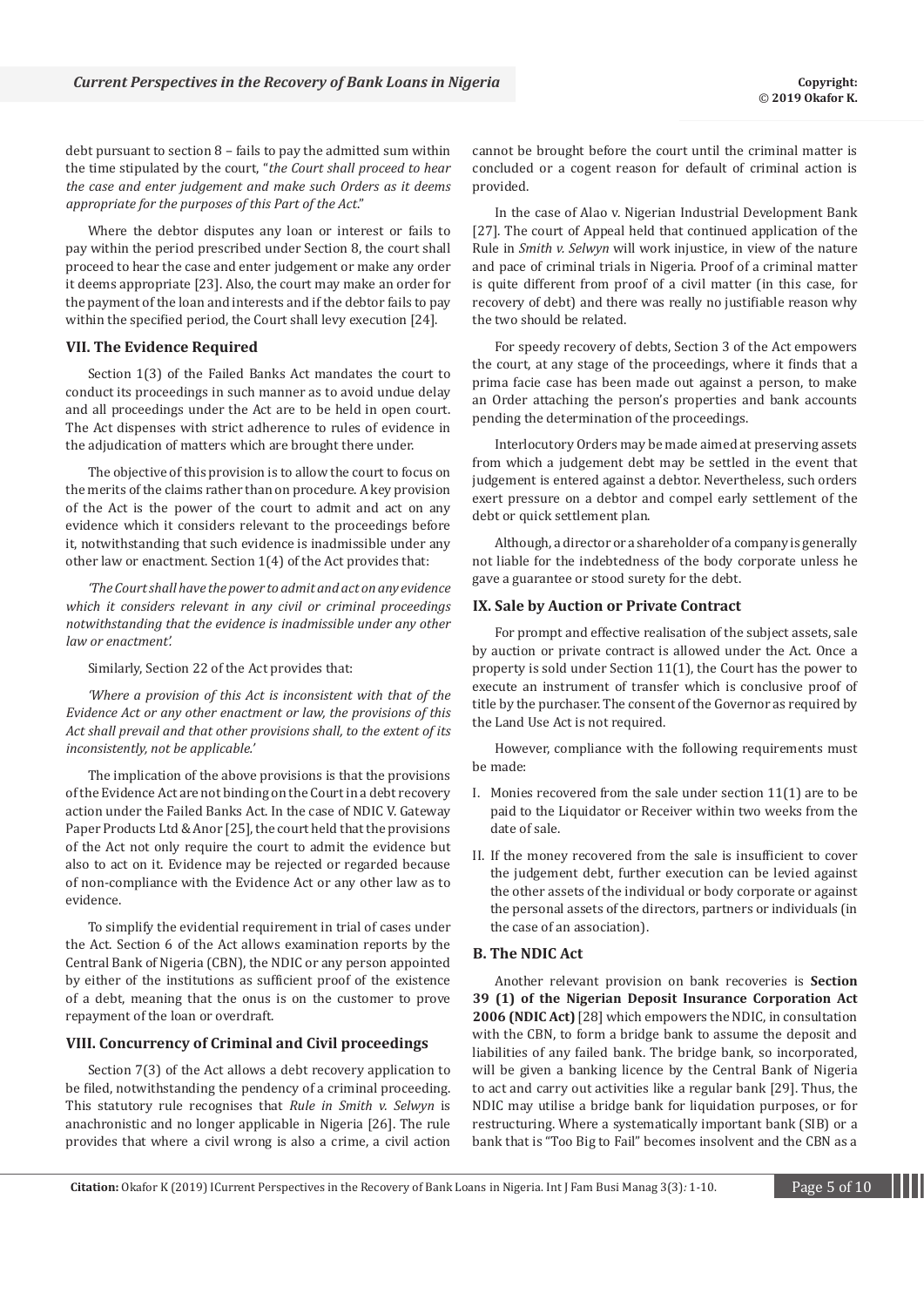regulatory agency revokes its licence, the NDIC (usually through the special purpose vehicle of a bridge bank) may also completely liquidate the assets of the bank and dissolve it, or may assume control of the Bank and collaborate with AMCON to "save" the bank [30]. The failure of any big financial institution may trigger national disruption of the larger financial system and economic disorientation.

The special resolution of banks is based on section 40 of the NDIC Act. The NDIC recently became the provisional liquidator of Skye Bank now called Polaris Bank [31]. The bridge bank – Polaris Bank – was in turn sold to the Asset Management Corporation of Nigeria (AMCON) by the NDIC. The aim of the rescue process was to save depositors' funds and to ensure that the bank continued as a going concern, being a "**systemically important bank"**.

Any bank, whose licence has been revoked or withdrawn by the CBN, becomes a failed bank. By definition, a failed bank is an insured institution whose capital to risk, weighed asset ratio or regulatory capital falls below the minimum prescribed by the CBN [32]. On another hand, a bridge bank is defined as a financial institution that is authorised to hold the assets and liabilities of another bank, specifically an insolvent or failed bank [33]. A bridge bank is usually charged with the responsibility of continuing the operations of the insolvent/failed bank until the bank becomes solvent, acquired by another entity, or liquidated and totally dissolved.

#### **C. AMCON Act**

In the recovery of bank loans, the role of AMCON is crucial. The functions of AMCON include [34] the acquisition and disposition of eligible bank assets and equities in accordance with the provisions of the Act with the approval of the Central Bank of Nigeria [35]. After the acquisition, AMCON may recapitalise the Bridge bank by purchasing the bank through acquisition of a significant equity in the bank amounting to control which should reverse the bank's negative equity position. As an alternative, AMCON could source new investors in the bank.

Under **Section 5, 25 and 30 of the AMCON Act** [36], AMCON can also purchase the assets of a bank referred to as an eligible financial institution [37] in collaboration with the Central Bank of Nigeria.

The assets referred to as eligible assets are assets of an eligible financial institution specified by the Governor of the Central Bank of Nigeria as being eligible for acquisition by the Corporation [38]. Assets include the "Financial Assets" of the Bank. The Asset Management Corporation Act (Amendment Act) [39] has included anew term called "eligible equity" which it defined as "*shares, stock or other interest in the equity or share capital of an eligible financial institution*" [40], has been included as assets of the bank.

Section 61 of the AMCON Act, defines an eligible institution as a bank duly licensed by the Central Bank of Nigeria to carry on the business of banking in Nigeria under the BOFIA and shall include a bank or other financial institution, whose banking licence has been revoked by the Central Bank of Nigeria, pursuant to the Banks and Other Financial Institutions Act.

As in s. 417 CAMA, once winding up has commenced, any activity or action which purports to deprive the failed bank of its property, whether through sequestration, attachment or even execution of a judgement against the assets of the "Bank in liquidation" has no legal effect. Accordingly, where a creditor of a failed bank obtains a judgement, (but is yet to execute the said judgement against the bank) prior to the revocation of the bank's license, the judgement cannot subsequently be executed against the failed bank. Obviously, **section 414** of CAMA does not cover judgements concerning the estate of the company undergoing winding-up as where a mere declaratory judgement is given on behalf of a third party against the company. The only recourse open to the creditor is to present a claim to the liquidator, which will be treated according to priority ranking in liquidation of the affairs of the bank.

The effect of **Section 414 CAMA** is to immediately trigger the grant of a winding up order by the Federal High Court which initiates the winding-up process as opposed to being triggered by the appointment of a provisional liquidator. The question which arises is whether the judgement creditor upon notice of the appointment of a liquidator or the revocation of a bank license, can subsequently execute the judgement before winding up order is obtained by the provisional liquidator.

It is notable that both NDIC and BOFIA Acts confer the responsibility of obtaining a winding up order from the Federal High Court on the NDIC once the NDIC becomes the provisional liquidator of a failed bank [41].

#### **D. BOFIA Act**

**Section 40 of BOFIA** provides as follows; "where the license of a bank has been revoked pursuant to section 39 of this Act, the Corporation shall apply to the Federal High Court for a winding up order of the affairs of the Bank [42].

**Post-Judgement applications/Motions made against a Failed Bank:** Any application made by the creditor after the license has been revoked and a provisional liquidator (NDIC) appointed will be considered as ancillary or consequential reliefs, and will not be subject to section 417 of CAMA.

Consequently, post judgement applications are not considered as "freshly instituted or constituted proceedings" as envisaged by Section 417 [43]. This means that section 417 is only applicable to actions which are just about to be "freshly instituted or proceedings which are already pending in court" against a company for which a provisional liquidator has been appointed. Accordingly, section 417 would not apply in respect of matters which had already been concluded before the appointment of the provisional liquidator. In effect, Section 417 of CAMA does not extinguish the right of the failed bank to institute action against any other person [44].

Sections 414 and 417 of CAMA are part of the basic frame works in creating and implementing an insolvency regime for failed banks with the objectives of protecting the entire depositors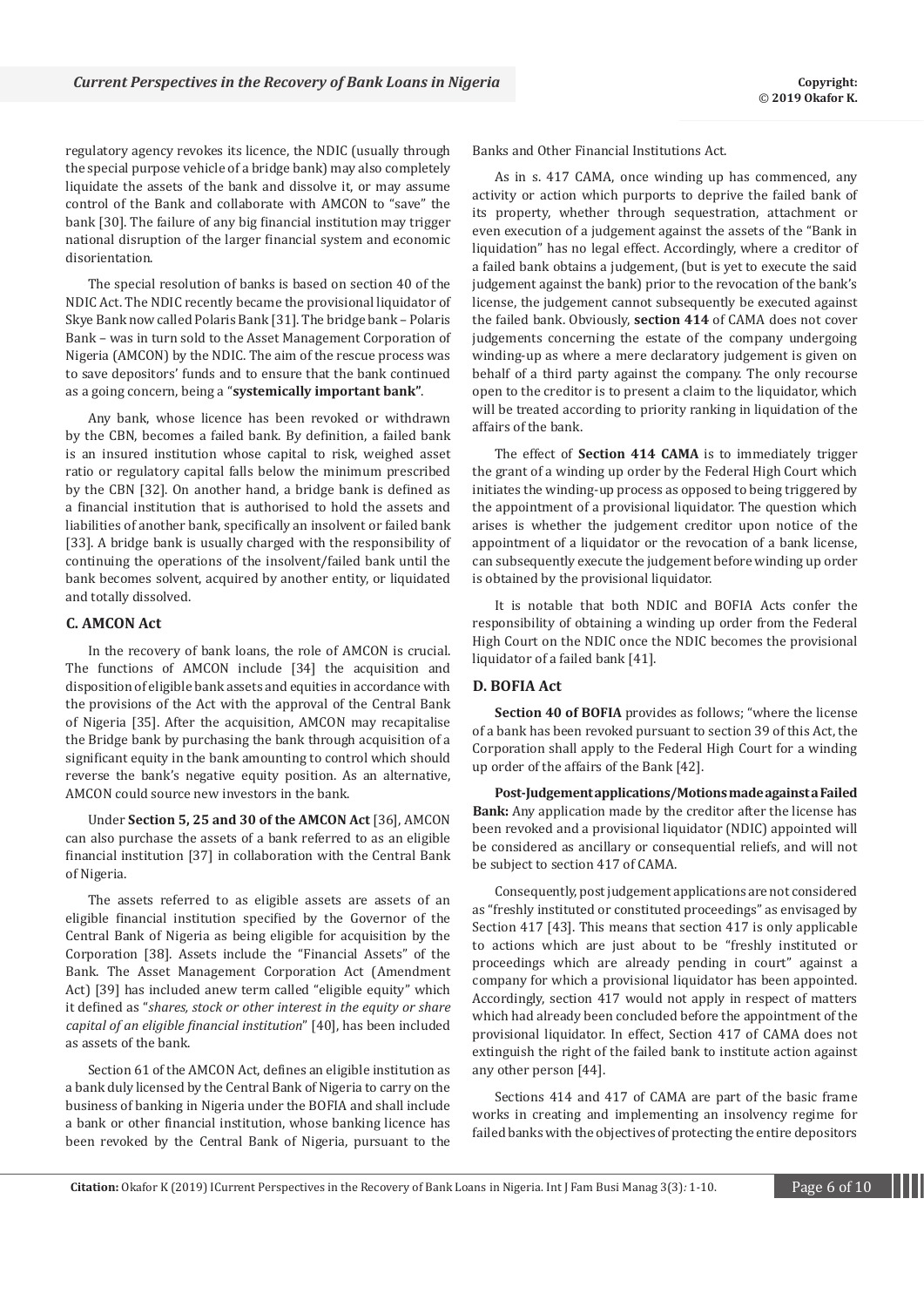and creditors of failed banks in liquidation and ensuring the protection of creditors' rights and interest.

In addition to the oversight responsibilities of the CBN and the NDIC for financial stability, the Act provides that the Central Bank of Nigeria (CBN) may turn over the control and management of a failing bank to NDIC on terms and conditions [45] as the CBN may stipulate. Also, the Act provides that no suit shall be instituted against a bank whose control has been assumed by the Corporation. If any such proceeding is instituted in any court or tribunal against the bank, it shall abate, cease or be discontinued without further assurance other than this Act [46].

One crucial provision of BOFIA is the setting aside of the general principle that a secured creditor has priority over an unsecured creditor. Thus, Section 54 of the BOFIA provides that "*where a bank is unable to meet its obligations, or suspends payment, the assets of the bank in the federation shall be available to meet all the deposit liabilities of the bank and such deposit liabilities shall have priority over all other liabilities of the bank***.** Thus, priority ranking under the BOFIA is to the effect that depositors must have priority over other secured/unsecured creditors. This led to the case of *First Bank of Nigeria Plc. v. Nigeria Deposit Insurance Corporation* [47]. The facts of the case are these: Prior to the revocation of Lead Merchant Bank's (LMB) licence, LMB was indebted to First Bank of Nigeria Plc.'s (FBN) under a clearing and settlement banking transaction. To this end, FBN secured its interest with an unregistered legal mortgage over LMB's property. However, upon liquidation of LMB by the Nigerian Deposit insurance Corporation (NDIC), FBN made repeated demands from NDIC for the payment of LMB's outstanding indebtedness to it.

In response to the demand, NDIC contended that whilst it recognised FBN's interest in the property of LMB, it must comply with priority ranking under the BOFIA in settling same, which is to the effect that depositors of LMB must have priority over all other secured/unsecured creditors. FBN's interest in the LMB's property was secured by an unregistered mortgage, which makes FBN essentially an unsecured creditor.

The learned trial judge dismissed the contention by FBN by relying on Section 54 of the BOFIA. The trial court reasoned that the right of the mortgagee to institute an action had not crystallised since all the depositors had not been paid.

# **i. The Justification for Priority of Bank Deposits in Nigeria**

Based on the **Depositors Preference Rule i.e.** the claims of depositors enjoy a privileged status in the event of insolvency of a bank over secured and unsecured creditors.

The objective of the protection of depositor's fund is to maintain the assets of banks for the benefit of depositors, to minimise the negative consequences of bank runs. This rule is further reinforced by the fact that depositors are not only viewed as creditors of the bank but are also persons entitled to a claim for premiums charged on **insurable deposits** with the bank.

Section 2 of the NDIC Act [48], provides that: "*All deposits of a licensed bank or any other financial institution shall be insured with the Corporation*."This in effect entails that procedurally, the bank must be in compliance with its obligations to contribute to insurance of its deposits under Section 54 of the BOFIA as a pre-condition before the NDIC can realize the bank's interest [49]. "*If the Bank is unable to meet its obligation, or suspend payments, the assets of the bank in the Federation shall be available to meet the obligations of the bank and such deposit liabilities shall have priority over all other liabilities of the bank? The question is: What are the assets of the bank that are available to meet the obligations of the bank*? Ordinarily, the assets of the bank comprise owned or possessed assets and are limited to, *cash and balance at the Central Bank of Nigeria, treasury bills and other eligible bills, loans and advances to banks/customers, debt securities, equity shares (and other variable yield instruments), participating interest, tangible and intangible fixed assets, etc.*  Hence, where a security interest is created that takes away the asset from the ownership of the bank, that asset cannot be said to belong to the bank for purposes of distributing it amongst its creditors.

#### **E. Secured Transaction in Movable Assets Act, 2017**

Legislation on recovery of debt is the Secured Transaction in Movable Assets Act, 2017which permits the taking of security over movable assets. In practice, the question arises whether a bank which has granted security over its movable assets is subject to Section 54 of the BOFIA due to the general principle that a charge is only an encumbrance, and the movable asset continues to remain with the bank.

The resolution of the issue then is by determining the proper definition of assets from the accountants view. The assets of the bank are equal to its liability plus its capital. Whereas the lawyer sees the assets of the bank as equal to net assets meaning that, the assets of the bank comprise ownership plus possession. So, where a security interest is created that takes away the asset from the ownership of the bank, then that asset cannot be said to belong to the bank for purposes of distribution amongst its creditors.

Legally, a charge does not necessarily transfer ownership to the charge but is an equitable encumbrance on the asset. Unlike a mortgage, a charge does not give an immediate right to be paid from the charged property. A charge must appoint a receiver or approach the court for an order to sell. This differentiation presents a situation where a mortgage created in certain parts of the country, operating the property and Conveyance Act of 1881 and Property and Conveyance Act like the old Western Region, Lagos etc. excludes the mortgaged asset from the assets of the bank and no longer available for distribution by the creditors.

On another hand, where a mortgage is created in the conveyance states, such mortgage would be available for distribution to the creditors. Section 41 of BOFIA, provides that "t*he Corporation liquidation expenses enjoy priority over all other liabilities including over legal mortgage or crystallized debentures".*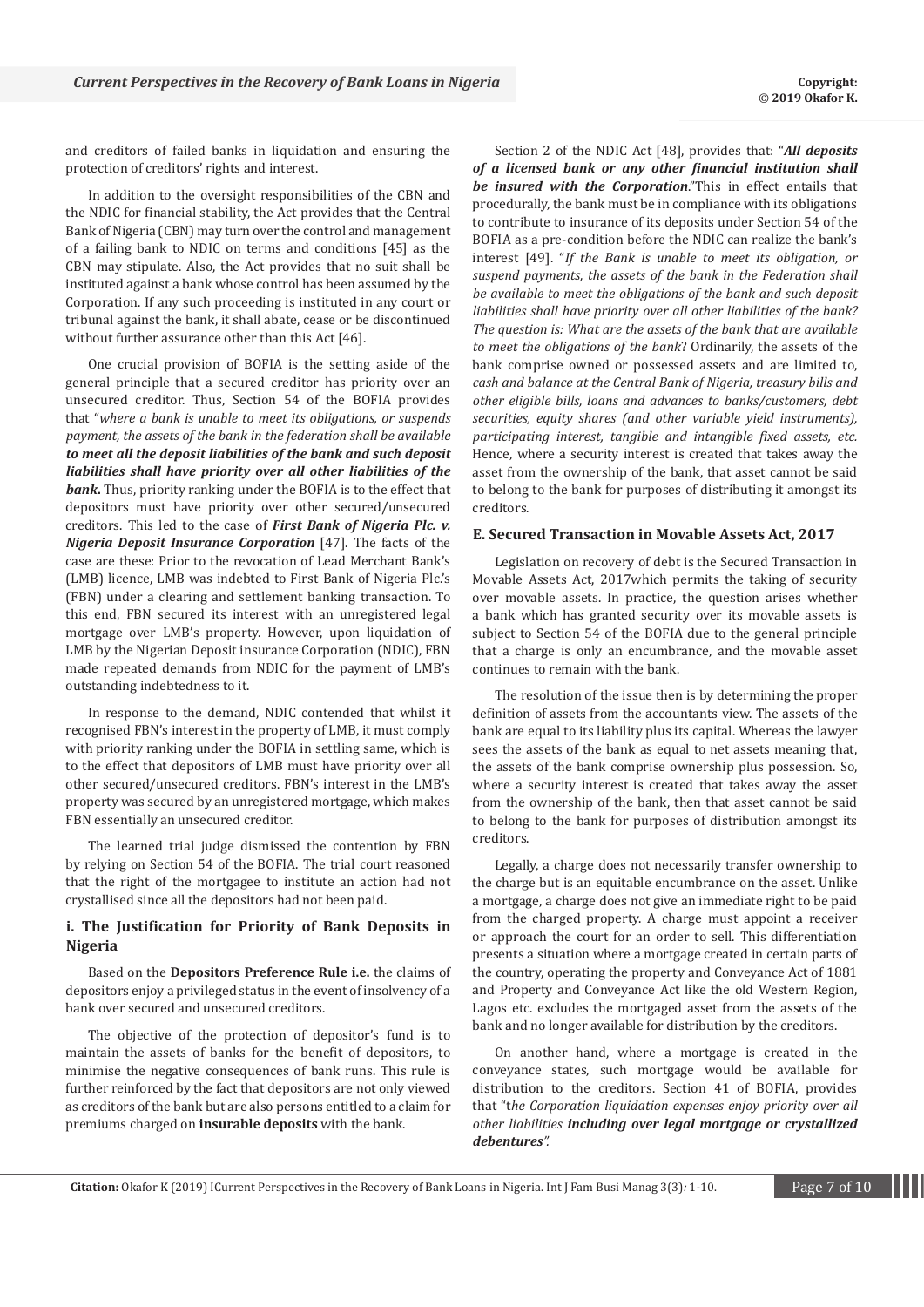# **Duties, Functions and Liabilities of directors/ managers**

Until wound up, the directors of banks and ailing companies continue to owe fiduciary and non-fiduciary duties to their companies such as duty of care and skill, to keep proper books of records, not to enter into transactions which may jeopardize the creditors funds, to observe the utmost good faith towards their companies in all transactions, and also not to indulge in fraudulent trading or under value transactions [50].

Particularly, the duties under section 279(7) (CAMA) state that, the directors/managers must not abdicate from their responsibilities or allow their personal interests to conflict with their duties [51]. They must not make secret profit or other benefits and must not misuse corporate information and property in their possession as the company still exists. Jointly, the Failed Banks Act, and CAMA, allow the courts to hold directors, shareholders, partners, managers, officers and other employees of failed banks who are connected to debts and loans to be jointly and severally liable where the security is impossible to locate or debtor is unlocated or non-existent, fake or fictitious. Both laws are complementary in the pursuit of creditor's protection, and state that a company becomes insolvent if it is indebted to its creditors in a sum exceeding N2, 000 and is unable to pay same after statutory notice demanding payment or to secure or compound the debt satisfaction [52].

CAMA's definition of an insolvent person is also unrealistic: any person in Nigeria who, in respect of any judgement, decree or court order against him, is unable to satisfy execution or other process issued thereon in favour of a creditor, and the execution or other process remains unsatisfied for not less than six weeks [53]. This definition implies that a court order may be made even in cases of clear balance sheet insolvency where the company's liabilities exceed the assets of the company. In practice, once a company's liabilities exceed the company's asset such a company is insolvent. For banks, the CBN's report on the financial health of a bank is sufficient proof of insolvency [54]. For failed banks, disposal of the Bank's property, movable or immovable, and all outward payment on debtors account must be halted. Consequently, once the company is insolvent, the directors' must consider the interest of creditors for priority over those of shareholders and the directors must seek to minimise losses and maximise value for creditors.

Under CAMA, erring directors may be criminally liable for pre-insolvency acts such as inducing any person to give credit to the company by false pretences or fraud; making or causing any gift/transfer of a charge on the company's property or causing execution to be levied with the intent to defraud creditors; concealing or removing the company's property within two months before the date of a judgement/order for payment of money obtained against the company [55]. Directors will also be criminally liable if they trade recklessly or with intent to defraud creditors [56]. Directors, who misapply company funds, are liable to account for the company's money or property and may be compelled to repay with interest [57].

# **The legal position of unsecured creditors i.e. landlords, employees, trustees, other interested persons: The Pari-Passu Principle**

Under CAMA, the court is empowered to appoint a Receiver/ Manager where a security is at risk based on an application [58]. The application may be made by the receiver members/ shareholders, creditors, or representatives, trustees in bankruptcy, a contributory, or an interested person [59]. An application may be made to the court for the judicial sale of the company's assets in order to recover the debts, or for the appointment of a receiver in order to recover the debts of the company, for the principal debt and interest.

After judgement, repayment may be enforced on the moveable and immovable assets of the debtor through attachment of the movable or immovable property, garnishee proceedings, or judgment summons.

Further, there are provisions for preferential payment of all local rates and charges, due and payable, assessed taxes, pension fund contributions, wages and salaries, employee holiday remuneration etc [60]. However, this priority ranking is in conflict with BOFIA which gives priority of liquidation expenses over all other liabilities including over legal mortgages or crystallised debentures [61]. Priority ranking under CAMA is therefore subject to the Failed Banks and the NDIC Act, for banks only. Priority ranking under CAMA will continue to apply outside failed banks.

#### **Voidable and Impeachable transactions**

Companies, who are distressed financially or who are unable to pay their debts as they fall due, are statutorily barred from embarking on new transactions unless their negative financial situation is positively reversed [62]. Such transactions by distressed organisations are usually termed fraudulent trading, misfeasance, undervalue transactions or wrongful trading. Fraudulent trading arises to defraud creditors, while misfeasance consists in the misuse of company's property; misapplication of company's funds consists in utilising company's resources for non-company purposes, or making illegal/unauthorized payments. Undervalue transactions consist in share transfers and transactions at undervalue, wrongful trading which involve obtaining credit on behalf of the company without any clear cut realistic prospect of repayment. Under Common Law and various statutes in Nigeria, there are remedies available like injunctions to prevent debtors from misusing assets or absconding, recovery of commission/interests, attachment of movable or immovable properties and appointment of Receiver/Manager [63].

Also, the veil of incorporation may be lifted to hold the directors and other errant officers personally liable for crime and civil breaches. Other remedies available include rescission of the transactions, damages, and criminal indictment and conviction [64].

However, to sustain the distressed company's operations, a receiver is empowered to borrow money on the security of the property in his possession, upon approval of the court. The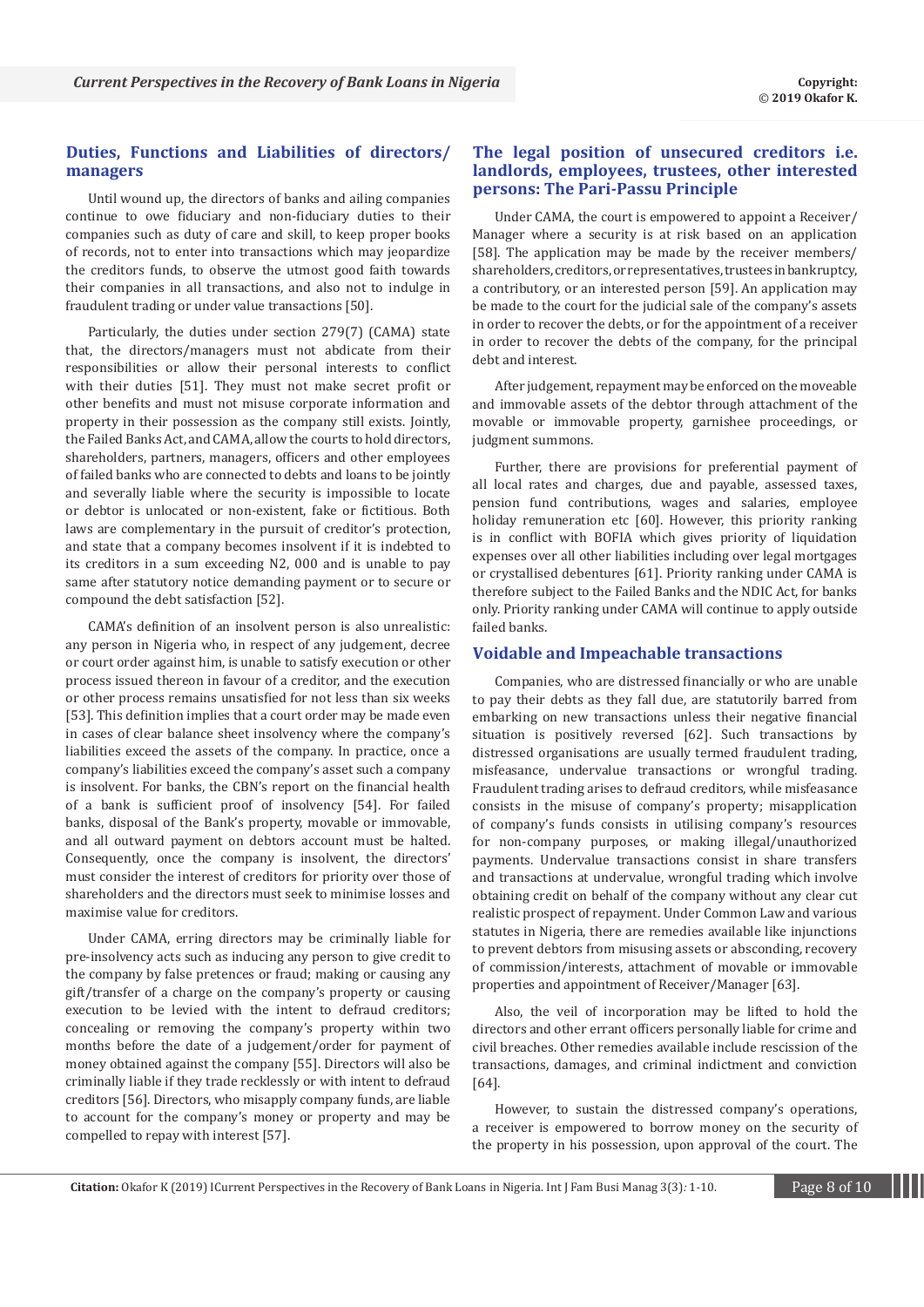creditor of such loan is protected to the extent of the claim having priority over debenture holders who initiated the appointment of the receiver.

# **Group Insolvency: Lifting the Corporate Veil of Incorporation**

The issue of insolvency further becomes complex where the group or subsidiaries become insolvent due to various factors ranging from mismanagement, unprofitability, nondiversification, government regulatory requirements etc. Since it is a fundamental principle of law that an incorporated company is separate from its members, control by a company in a subsidiary does not translate to ownership and the separate entity of the subsidiary remains sacrosanct [65]. Thus, the law maintains the veil of incorporation and the subsidiary company has its own separate legal personality, and the parent company is not ordinarily liable for the loans or acts of its subsidiary [66]. Accordingly, the subsidiary's assets and liabilities remain separate from those of its parent and affiliates, for the purposes of execution or for liability for debts of the other [67] In this regard, section 567 of (CAMA) maintains separate definitions of "company" and "holding company". Under Part XV of CAMA, winding up proceedings apply only to companies not holding companies. Commencement of winding up proceedings for a company in a group, does not translate to automatic winding-up of other entities in the group. However, due to interlocking and interdependence of entities in a group, insolvency of an entity in a group, usually affects the solvency of the holding company. Where more entities in a group are insolvent, the proper procedure is to commence separate insolvency proceedings. Nevertheless, insolvency proceedings for insolvent affiliates in the group may trigger cross-default contract clauses of solvent affiliates. The liquidator would thereby need to enforce obligations against the solvent affiliates separately which may necessitate additional insolvency actions. The affiliates may be exposed to liabilities associated with insolvency proceedings, such as fraudulent trading under sections 495 and 506(1) of CAMA. Normally, the creditors would have recourse to the solvent affiliates to pierce the corporate veil and hold the solvent affiliates as shadow directors for breach of contract, negligence, deceit etc.

Recently, in **Re Southard & Co Ltd** [68], Temple man LJ had succinctly depicted this scenario by stating that even where a subsidiary declined into insolvency, the parent and other subsidiaries may "prosper to the joy of the shareholders without any liability for the debts of the insolvent subsidiary."

An important Nigerian case on this cross default scenario is Ecobank Plc. /Honeywell Group Dispute is relevant [69]. Honeywell Group was stated to be insolvent. Honeywell's subsidiaries (Anchorage Leisure Ltd, Honeywell Flour Mills Plc. and Siloam Global Ltd) had obtained bank facilities from the defunct Oceanic Bank Plc. which Ecobank had acquired in 2011. Honeywell (on behalf of its subsidiaries), negotiated the settlement of the debt resulting in N3.5bn payment to Ecobank. Honeywell contended that N3.5bn had been agreed as full and final settlement of the debt while Ecobank claimed it was

part-payment of the original N5bn debt. Following the dispute, Ecobank, at different times, filed separate winding-up petitions against the subsidiaries and affiliates. The Court decided that due to the original debts being separately owed by the three different companies in Honeywell Group, a single winding up proceeding against Honeywell was incompetent.

# **Recommendations**

- a. The huge rate of bank insolvencies and collapses raises a need for urgent reorientation of managerial efficiency and transparency in Nigerian companies' governance. A most salient factor is that as a first step, effective corporate governance must be installed in all companies. Whistle blowing schemes should also be encouraged more in corporate management to pre-empt unnecessary loans which cause corporate collapses. It is salutary that the recent Corporate Governance Code of Nigeria Act of 2018 addresses this point.
- b. Considerable progress has been made on reducing the rigours of loan proceedings e.g. on burden of proof, applications and summary processes and other procedural and evidential requirements. However, the numerous laws on this subject need to be harmonised into one composite legislation for ease of application.
- c. There is need for better inter-agency cooperation to reduce, to the barest minimum, the number of cases and loans outstanding. These agencies are mainly regulatory and can have a one-stop establishment encompassing NDIC, CBN, AMCON, and SEC.
- d. A special regime should also be provided for MSMEs and women entrepreneurs under the law for access to funds without security as the present law is tailored to suit big time users and suppliers of capital. Naked and unsecured debentures should be regulated under a separate legal regime.

## **Conclusions**

The current framework on Recovery of loans is time and resource consuming, which militates against the availability and circulation of funds needed for other companies.

- a. Alternative Dispute Resolution Mechanisms in debt recovery processes should therefore be integrated in all loan agreements and debentures to minimise litigation which is inimical to business development.
- b. The culture of Nigeria in terms of political instability, corruption and poverty necessitates stricter and faster enforcement of the laws in this arena to reduce humongous losses to the business community and the economy in general.
- c. For the courts to work more effectively in loans adjudication, automation of court proceedings and provision of ICT gadgets for judges are needed to support the framework.
- d. Nigerian laws are silent over group insolvency proceedings. Consequently, companies in a group may voluntarily decide to appoint one insolvency officeholder to save costs and avoid multiplicity of processes. However, under the law, each entity